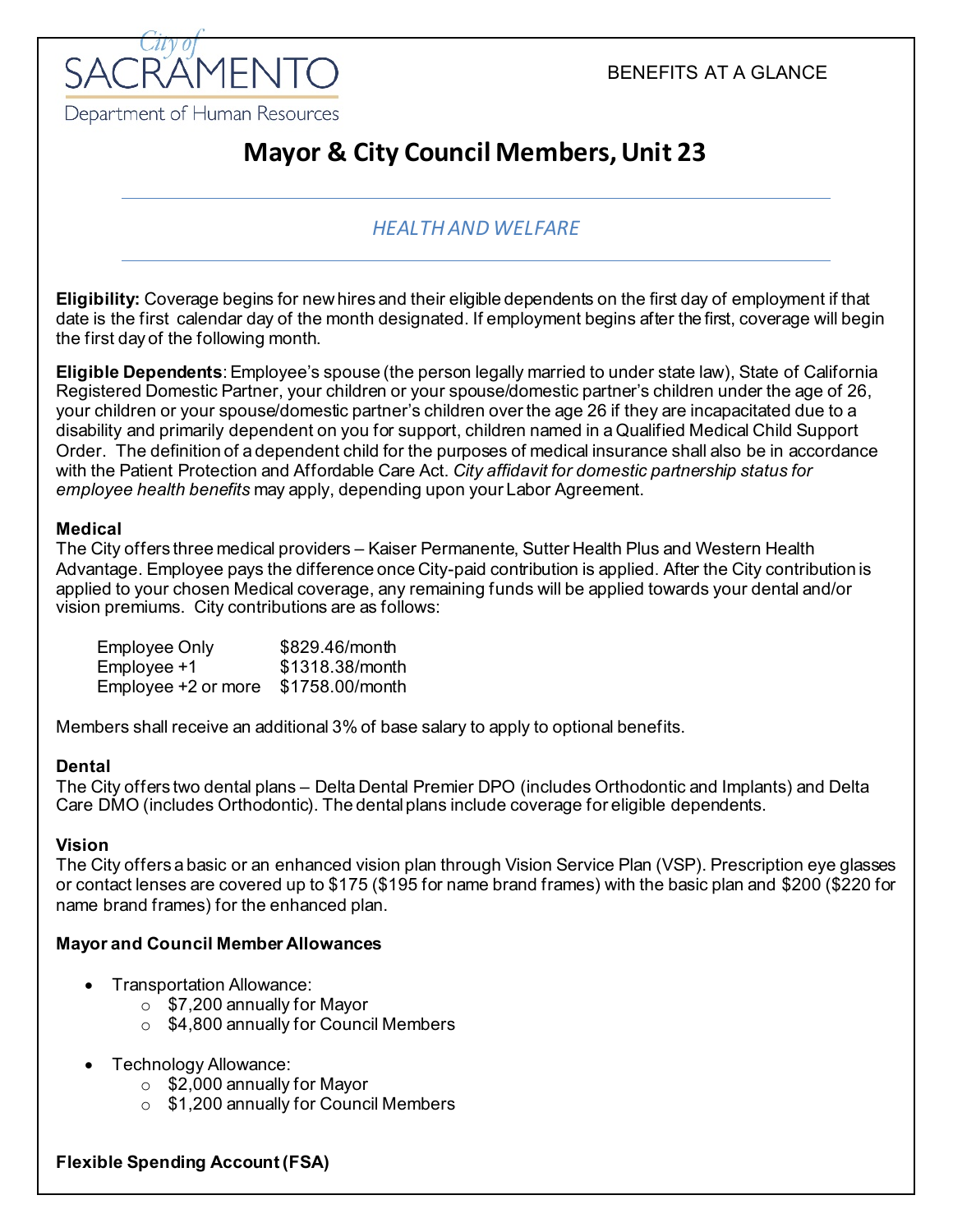The City offers a Healthcare, Dependent Care and Transportation FSA.

The Health Care FSA allows employees to use pre-tax dollars to receive reimbursement, up to \$2750 annually, for eligible medical, dental, and vision expenses.

The Dependent Care FSA allows employees to use pre-tax dollars to receive reimbursement, up to \$5000 annually, for eligible day care expenses for dependent children up to age 13.

Transportation FSA allows employees to use pre-tax dollars to receive reimbursement up to \$270 a month for commuter benefits program.

#### **Long-Term Disability**

Receive City-paid long-term disability insurance.

#### **SupplementalShort-TermDisability**

Employees can purchase supplemental short-term disability coverage to provide up to 66 2/3% of base salary.

#### **Basic TermLife & Accidental Deathand Dismemberment Insurance (AD&D)**

The City provides the following City-paid basic life insurance:

- \$100,000 life insurance for Council Members;
- \$150,000 life insurance for Mayor.

#### **Supplemental Life and AD&D**

Available for employee purchase dependent upon Labor Agreement.

#### **Dependent Life Insurance**

Employees can purchase \$2,000 or \$5,000 life insurance for a spouse and/or child(ren) up to age 26.

#### **Workers' Compensation**

Employees are covered by the City's self-insured workers' compensation program.

#### **Aflac Insurance**

Employees can purchase Accident, Hospital Indemnity, or Critical Illness policies at the City's group rates.

#### **LegalShield & Identity Theft Protection**

Employees can purchase membership and have access to 24/7 expert legal advice, assistance on legal matters.

#### **Liberty Mutual Home and Car Insurance**

Employees are offered exclusive group savings and competitive rates.

### *RETIREMENT AND DEFERRED COMPENSATION*

#### **California PublicEmployees' RetirementSystem**

The city contracts with the California Public Employees Retirement System (PERS): 2% @ 55 retirement formula for Classic PERS members and 2% @ 62 retirement formula for new enrollees to PERS. For more specific information, refer to th[e City's Labor Agreement](http://www.cityofsacramento.org/HR/Divisions/Labor-Relations/Labor-Agreements) for your Unit.

**Social Security and Medicare** – Both the City and the employee contribute 6.2% into Social Security and 1.45% into Medicare.